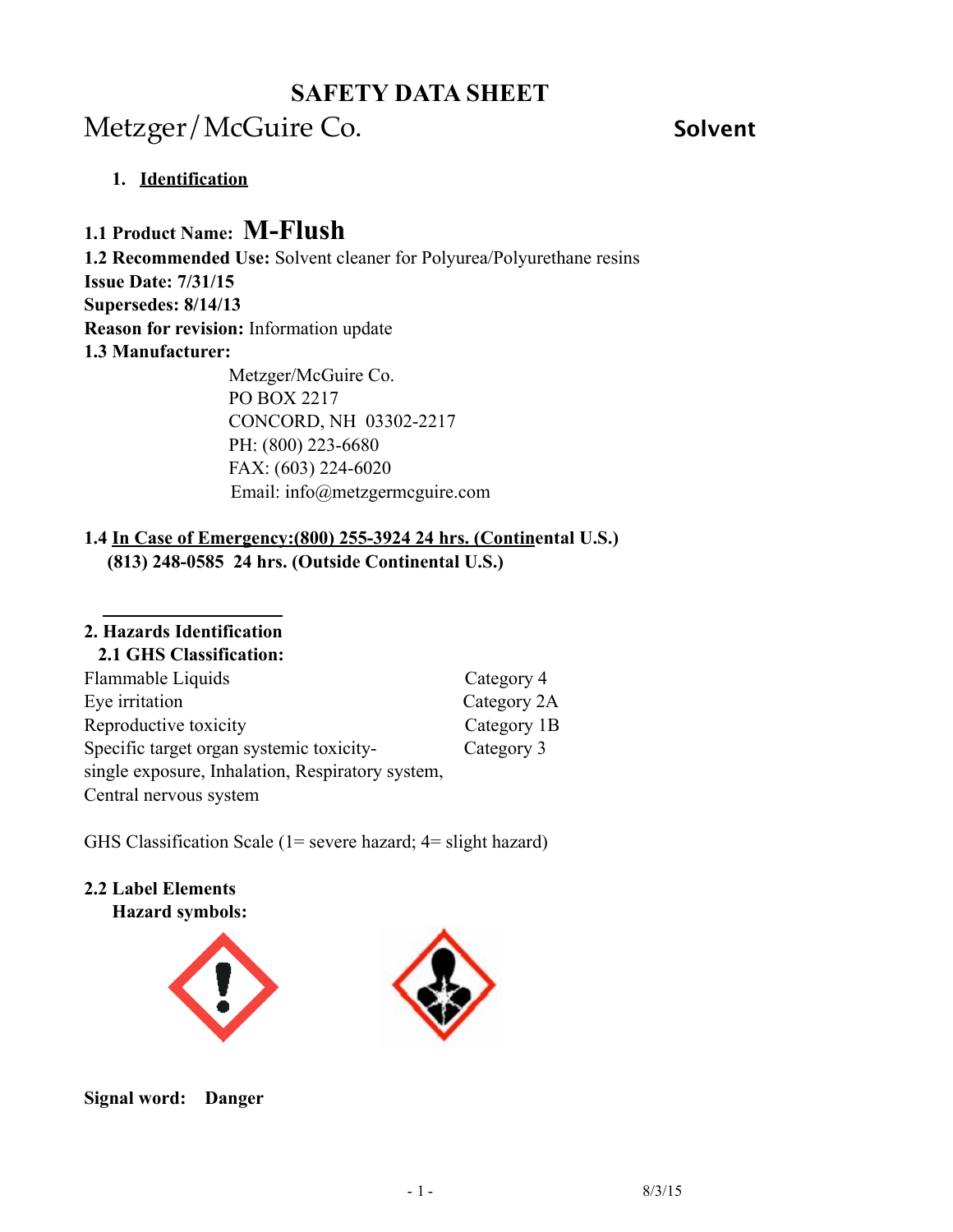# Metzger/McGuire Co. **Solvent**

#### **2.3 Hazard statements:**

H227 Combustible liquid.

H319 Causes serious eye irritation.

H335 May cause respiratory irritation.

H336 May cause drowsiness or dizziness.

H360D May damage the unborn child.

### **2.4 Precautionary statements:**

### **Prevention**

- P201 Obtain special instructions before use.
- P210 Avoid heat, hot surfaces, sparks and open flames. No smoking.

P261 Avoid breathing dust/ fume/ gas/ mist/ vapors/ spray.

P264 Wash hands thoroughly after handling.

P271 Use only outdoors or in a well-ventilated area.

P280 Wear protective gloves/ protective clothing/ eye protection/ face protection.

### **2.5 Response**

P370 + P378 For fire: Use dry chemical, carbon dioxide, water spray or alcohol-resistant foam.

 P305 + P351 + P338 If in eyes, Rinse cautiously with water for several minutes. Remove contact lenses, if present and easy to do. Continue rinsing.

P337 + P313 If eye irritation persists: get medical advice/attention.

P304 + P340 If inhaled: Give victim fresh air and maintain a position comfortable for breathing.

P312 Call a poison center of doctor/ physician if you feel unwell.

P308 + P313 If exposed or concerned: Get medical advice/attention.

## **2.6 Storage**

P403 + P233 Store in a well-ventilated place. Keep container tightly closed. P235 Keep cool.

### **3. Composition/Information on Ingredients**

|                                        | CAS number | EC-No.    |
|----------------------------------------|------------|-----------|
| 3.1 Chemical name N-Methyl Pyrrolidone | 872-50-4   | 212-828-1 |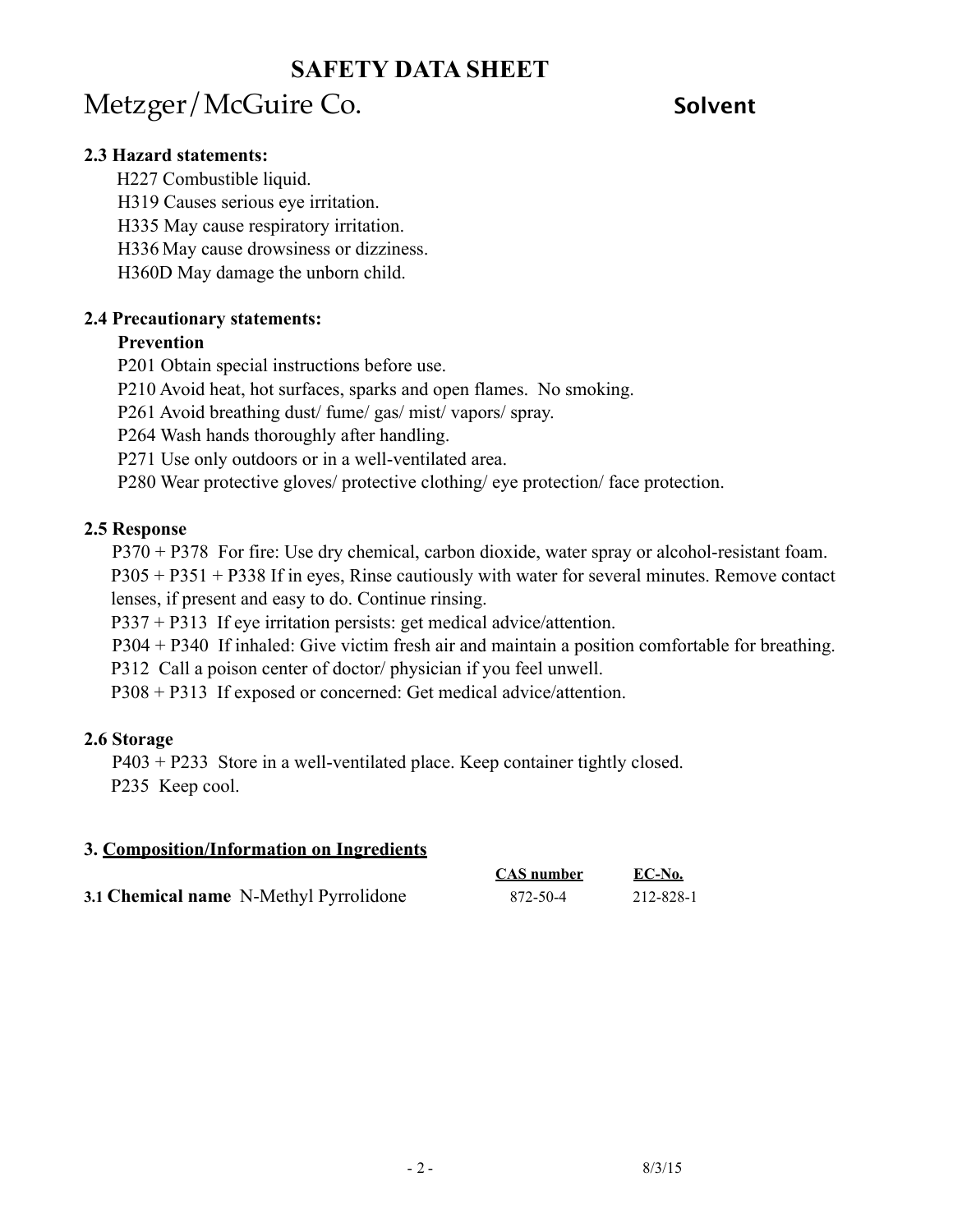# Metzger/McGuire Co. **Solvent**

#### **4. First Aid Measures**

 **4.1 Eye contact:** Check for and remove any contact lenses. Immediately flush eyes with plenty of running tepid water for 15 minutes, occasionally lifting the upper and lower eyelids. If effects occur get medical attention as appropriate.

**Skin contact: Readily absorbed through the skin.** Wash immediately with warm soapy water. Get medical attention if irritation develops. Wash clothing or personal items before re-use and discard items that cannot be decontaminated.

 **Inhalation:** Move exposed person to fresh air. If not breathing, if breathing is irregular or if respiratory arrest occurs, provide artificial respiration or oxygen by trained personnel. Loosen clothing such as collar, tie, belt or waistband.

 **Ingestion:** Possible lung aspiration hazard if swallowed. If victim is conscious, drink water to dilute. Do not induce vomiting unless directed to do so by medical personnel. Never give anything by mouth to an unconscious person. Get medical attention immediately. **Notes to physician:** No specific treatment. Treat symptomatically.

#### **4.2 Symptoms of exposure:**

 **Eye contact:** Irritation and redness, pain. **Skin contact:** Irritation, redness, itching. **Inhalation:** Dizziness, difficulty breathing if fumes are highly concentrated. **Ingestion:** Lung aspiration hazard. May cause irritation.

#### **5. Fire-Fighting Measures**

**NFPA Flammable classification:** Combustible liquid IIIA

**Flash point:** 196F (91C) Closed Cup

**5.1 Extinguishing Media**

Water fog, carbon dioxide, foam, dry chemical.

**Not Suitable:** Do not use solid stream of water.

**5.2 Special hazards:** Combustion products may include: carbon monoxide, carbon dioxide. Releases flammable vapors when heated above the flash point.

**5.3 Special protective actions for fire fighters:** Use protective fire fighting clothing and positive pressure selfcontained breathing apparatus (SCBA) to protect against potential harmful and/or irritating fumes. Do not use high volume water jet as this may spread the area of the fire. Vapors may be heavier than air.

#### **6. Accidental Release Measures**

**6.1 Personal precautions:** Eliminate all sources of ignition. Isolate area; keep unnecessary and unprotected personnel away from spill area. Avoid contact with skin, eyes and clothing. Use appropriate safety equipment.

**6.2 Environmental precautions:** Avoid disposal of spilled material and runoff and contact with soil, waterways, drains and sewers.

**6.3 Methods for cleaning up:** Combustible liquid. Contain and absorb large spills with an inert, nonflammable absorbent carrier (such as earth, sand or clay). Shovel into labeled open-top drums or plastic bags for further decontamination if necessary. Wash the spillage area clean with liquid decontaminant. (See section 13 for disposal considerations). Notify applicable government authorities if release is reportable.

#### **7. Handling and Storage**

**7.1 Precautions for safe handling:** Avoid personal contact with the product. Use only with adequate ventilation to ensure that the occupational exposure limit is not exceeded. Regularly monitor the efficiency of the ventilation system. Avoid breathing aerosols, mists and vapors. (See section 8 Exposure control for details).

**7.2 Storage:** Store in tightly closed steel containers in a cool, dry well ventilated area.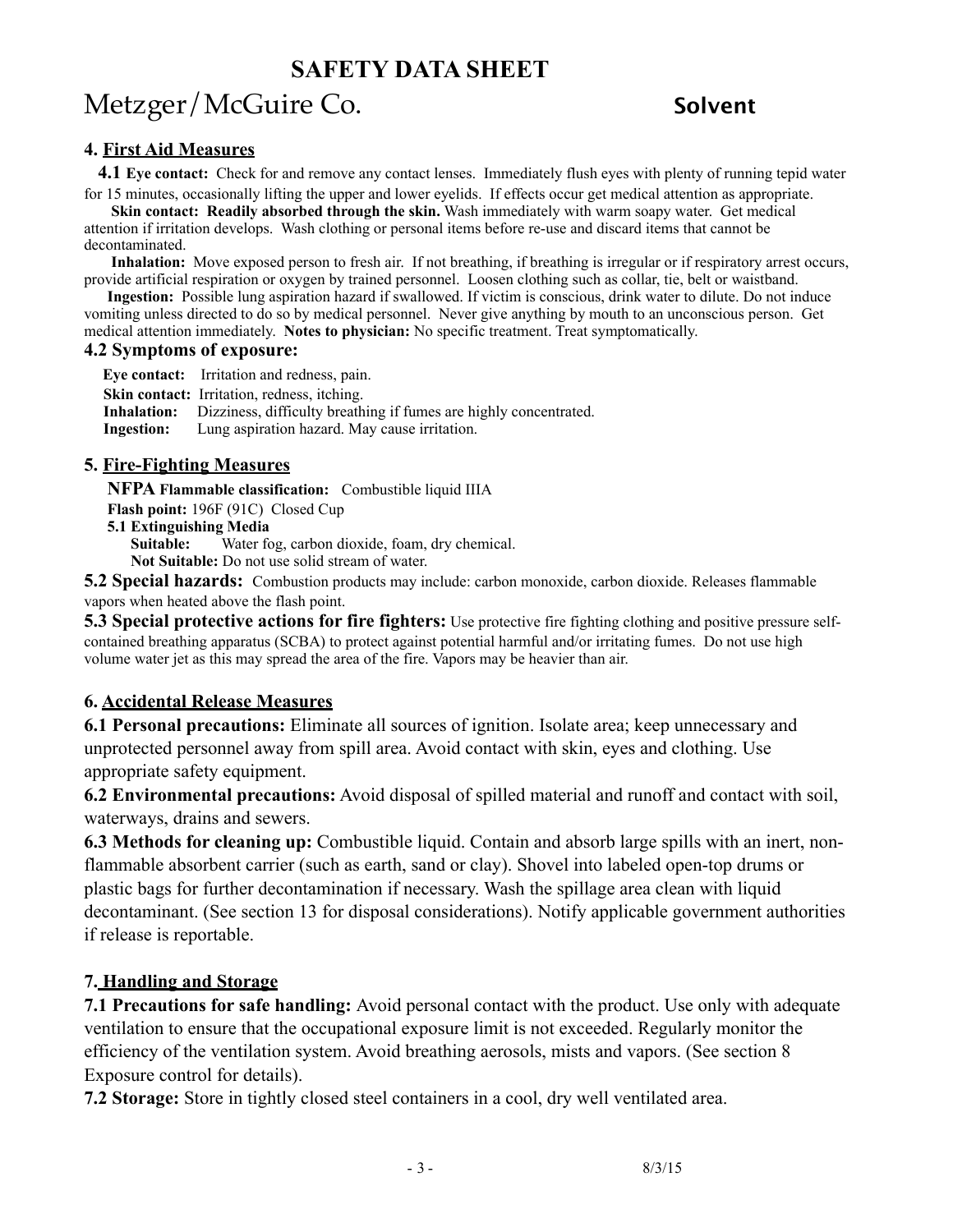# Metzger/McGuire Co. **Solvent**

#### **8. Exposure Controls/Personal Protection**

#### **8.1 Exposure parameters:** None established.

**8.2 Engineering controls:** Ventilation through local exhaust if appropriate.

**Eye/face protection:** Safety glasses, goggles, face mask as appropriate.

**Skin & hand protection:** Protective clothing as necessary to guard against product contact. Butyl rubber gloves.

**Respiratory protection:** A certified organic respirator is recommended.

 **Other protective equipment:** Eye wash stations and emergency showers should be available. The type and degree of personal protective equipment will depend on the specific work operation.

**8.3 Environmental exposure controls:** None established.

#### **9. Physical and Chemical Properties**

#### **9.1 Information on basic physical and chemical properties.**

| Appearance                      | : Thin liquid                              |
|---------------------------------|--------------------------------------------|
| Color                           | : Clear                                    |
| <b>Type of odor</b>             | : Amine-like                               |
| Vapor pressure                  | : < .3 mm Hg @ 20C (68F)                   |
| <b>Vapor density</b>            | : 3.4 @ 15.5-32C (60-90F) (Air = 1)        |
| <b>Boiling point</b>            | : 399 $\mathrm{P}F(204\mathrm{^{\circ}C})$ |
| <b>Autoignition temperature</b> | : 473°F (245°C)                            |
| <b>Specific gravity</b>         | : $1.03$ grams / cc                        |
| <b>Water solubility</b>         | : Miscible and hygroscopic                 |

#### **10. Stability and Reactivity**

 **10.1 Reactivity:** Stable at room temperature.

 **10.2 Stability:** Stable at room temperature.

**10.3 Hazardous polymerization:** Will not occur by itself.

**10.4 Conditions to avoid:** Contact with moisture, heat, open flame, sparks and oxidizing agents.

**10.5 Incompatible materials:** See conditions to avoid.

**10.6 Hazardous decomposition products:** Carbon monoxide and nitrogen oxide.

#### **11. Toxicological Information**

- **11.1 Acute oral toxicity:** LC50 Oral: 4150 mg/kg (rat)
- **11.2 Acute dermal toxicity:** LD50 (rat) >5,000 mg/kg
- **11.3 Acute inhalation toxicity:** LC 50 > 5.1 mg/l aerosol, 4 hours (rat)
- **11.4 Skin corrosion/irritation:** Not classified. May cause mild skin irritation.
- **11.5 Serious eye damage/eye irritation:** Classified. Causes serious eye irritation.
- **12. Ecological Information**
	- **12.1 Acute aquatic toxicity:** Not classified. Low toxicity to fish.
	- **12.2 Chronic aquatic toxicity:** Not classified. Readily biodegradable.
	- **12.3 Persistence and degradability:** This material is considered readily biodegradable.